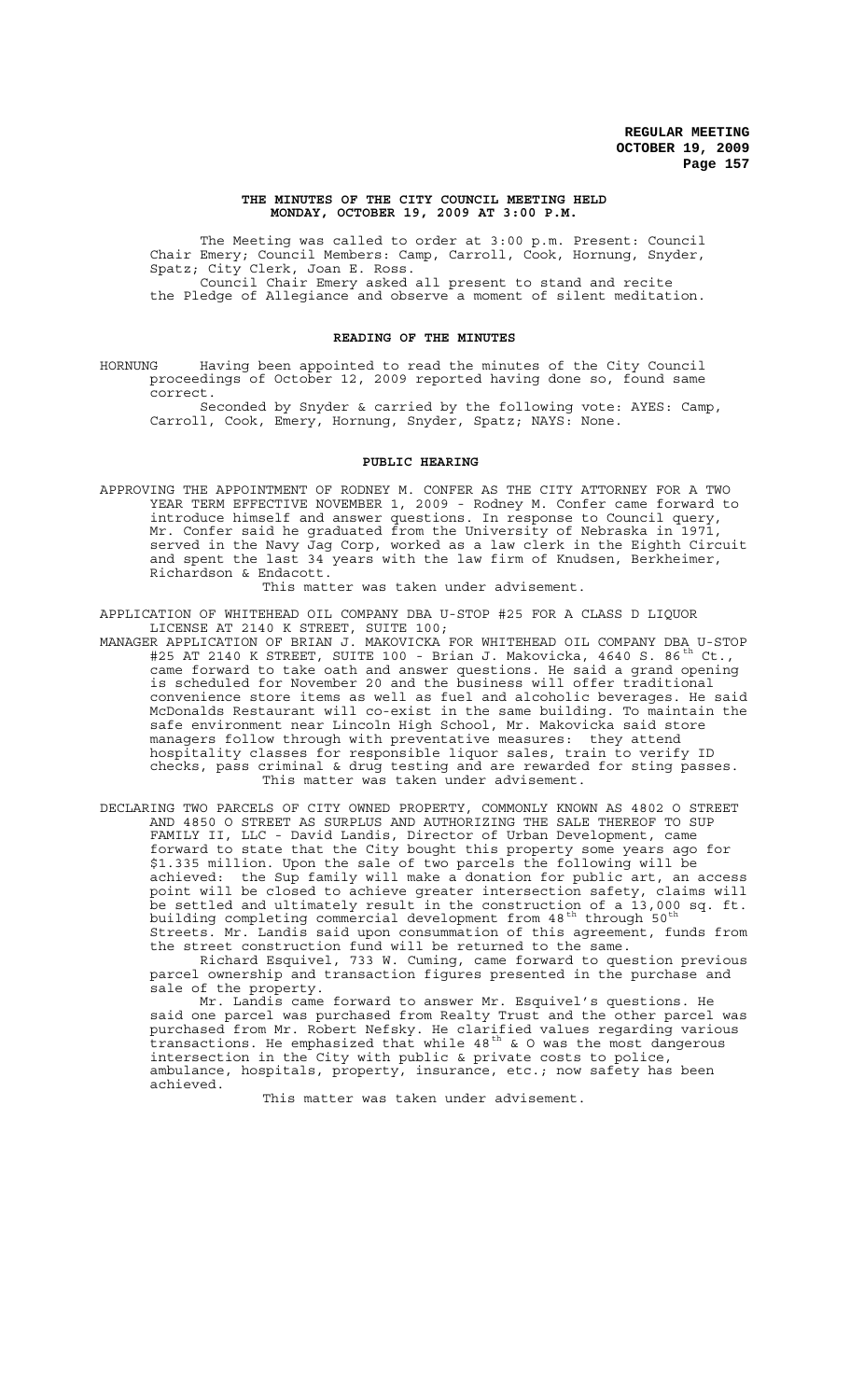APPROVING THE DESIGNATION OF THE PUBLIC EMPLOYEES TO BE IN RESPONSIBLE CHARGE FOR PRE-CONSTRUCTION AND CONSTRUCTION PHASES FOR FEDERAL AID TRANSPORTATION PROJECTS FOR THE NEBRASKA DEPARTMENT OF ROADS - Roger Figard, Public Works & Utilities Dept. City Engineer, came forward to explain reasoning for the designation. He said to move ahead with the current federal aid & stimulus projects in place, each project must have an individual designated as a responsible charge from the local agency –- a public employee involved in the day-to-day activity who has gone through extensive, lengthy training –- not a hired professional consultant from another firm.

This matter was taken under advisement.

- APPROVING AND ACCEPTING THE AWARD OF A CONTINUATION GRANT FUND FOR THE LINCOLN-LANCASTER COUNTY HEALTH DEPARTMENT IN THE AMOUNT OF \$45,000.00 FOR ASSESSING THE WALKABLE ENVIRONMENT THROUGH RESIDENT PARTICIPATION FOR THE PERIOD FROM OCTOBER 1, 2009 THROUGH JUNE 30, 2011 - Judy Halstead, Lincoln-Lancaster County Health Department, came forward to state that since this continuation grant is 21 months in length, it must come before Council for approval. Ms. Halstead said there is no match required in this partnership with UNL, Planning & Public Works Dept. and neighborhood associations for these activities. This matter was taken under advisement.
- APPROVING A MULTI-YEAR CONTRACT WITH WASTE CONNECTIONS OF NEBRASKA FOR WASTE HAULING SERVICES TO ALL CITY DEPARTMENTS FOR A TWO-YEAR TERM WITH A TWO-YEAR OPTION FOR RENEWAL - Bob Walla, Assistant Purchasing Agent, came forward to answer questions. He said current waste control contracts serve Parks & Recreation Departments only. Mr. Walla explained that previous work was spread out between 15 different haulers throughout the City. He said following an RFP in which three companies responded, two responses had all 266 locations; one had just one district. Previous costs totaled \$14,400/month and the new contract with Waste Connections of Nebraska will result in a 26% annual reduction, or \$10,635/month. This matter was taken under advisement.
- COMP. PLAN CONFORMITY NO. 09005 APPROVING AND ADOPTING A PROPOSED AMENDMENT TO THE LINCOLN CENTER REDEVELOPMENT PLAN FOR THE BLOCK 68 REDEVELOPMENT PROJECT FOR THE DEVELOPMENT OF A HOTEL AND ENTERTAINMENT COMPLEX, MIXED-USE RESIDENTIAL AND COMMERCIAL BUILDING WITH RETAIL ON THE FIRST FLOOR AND PARKING FACILITY FOR THE PROPOSED USES ON PROPERTY LOCATED ON THE BLOCK BOUNDED BY 10TH, 11TH, M AND N STREETS - David Landis, Director of Urban Development, came forward with a modified proposal. He said a consensus has been achieved around three basic principles: 1)allow Developer to use their land for profit; 2)continue City's right-of-way on M Street; 3)exchange land for land rather than land for money. He said the architect, Gil Peace of Bahr Vermeer & Haecker redesigned the project so that it did not infringe on the City's ROW on M Street and is intended to support the goals of the Downtown Master Plan of creating a 24-hour Downtown and an M Street promenade. In response to Council questions, Mr. Landis said additional parking will be achieved by an underground location with surface parking to support the retail.

Mark Hunzeker, 600 Wells Fargo Center, 1248 O Street, came forward representing the developer, Randy Acker. In response to Council questions, Mr. Hunzeker said the project proposes 250-260 parking stalls.

Teri Pope Gonzalas, 349 S. 1<sup>st</sup> St., came forward to comment on construction cement dust that may contribute to public breathing and health problems.

Marvin Krout, Director of Planning, came forward to answer questions about reviewing and modifying the master plan in the future. He said the Comprehensive Plan for land use and transportation calls for an annual review and a major update review every five years. The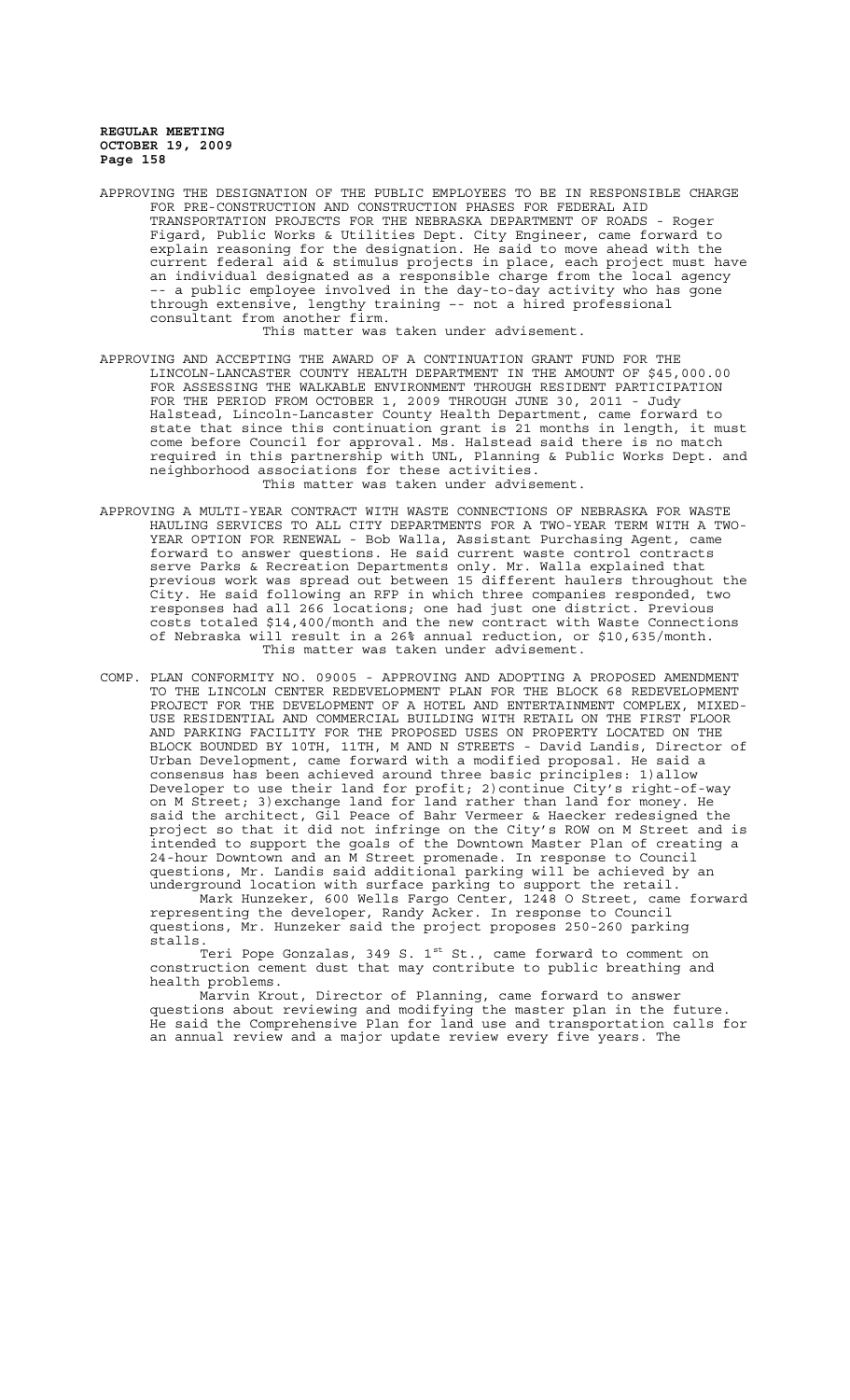Downtown Master Plan includes a recommendation for a plan review every five years which should begin sometime next year. He said the key issue is creating an east/west link with a special street between Antelope Valley and Salt Creek with either a one-block promenade or with park blocks.

This matter was taken under advisement.

### **\*\* END OF PUBLIC HEARING \*\***

# **COUNCIL ACTION**

## **REPORTS OF CITY OFFICERS**

CLERK'S LETTER AND MAYOR'S APPROVAL OF RESOLUTIONS AND ORDINANCES PASSED BY THE CITY COUNCIL ON OCTOBER 5, 2009 - CLERK presented said report which was placed on file in the Office of the City Clerk. **(27-1)**

APPROVING THE APPOINTMENT OF RODNEY M. CONFER AS THE CITY ATTORNEY FOR A TWO YEAR TERM EFFECTIVE NOVEMBER 1, 2009 - CLERK read the following resolution, introduced by Jonathan Cook, who moved its adoption:

A-85541 BE IT RESOLVED by the City Council of the City of Lincoln, Nebraska:

That the appointment of Rodney M. Confer to the position of City Attorney for a two-year term effective November 1, 2009, is hereby approved.

Introduced by Jonathan Cook Seconded by Carroll & carried by the following vote: AYES: Camp, Carroll, Cook, Emery, Hornung, Snyder, Spatz; NAYS: None.

SETTING THE HEARING DATE OF MONDAY, NOVEMBER 9, 2009, AT 3:00 P.M. FOR THE BOARD OF EQUALIZATION FOR DOWNTOWN BUSINESS IMPROVEMENT DISTRICT, CORE BUSINESS IMPROVEMENT DISTRICT OVERLAY & DOWNTOWN MAINTENANCE DISTRICT.

CLERK Requested a motion for approval.<br>COOK So Moved. So Moved.

Seconded by Carroll & carried by the following vote: AYES: Camp, Carroll, Cook, Emery, Hornung, Snyder, Spatz; NAYS: None.

## **PETITIONS & COMMUNICATIONS**

INFORMAL PAVING PETITION FOR PAVING OF LEWIS AVENUE NORTH OF ADAMS STREET TO KNOX STREET SUBMITTED BY EUGENE HINKLE - CLERK presented said petition which was referred to the Public Works Department.

### **LIQUOR RESOLUTIONS**

APPLICATION OF WHITEHEAD OIL COMPANY DBA U-STOP #25 FOR A CLASS D LIQUOR LICENSE AT 2140 K STREET, SUITE 100 - CLERK read the following resolution, introduced by Jayne Snyder, who moved its adoption for

approval:<br>A-85542 BE BE IT RESOLVED by the City Council of the City of Lincoln, Nebraska:

That after hearing duly had as required by law, consideration of the facts of this application, the Nebraska Liquor Control Act, and the pertinent City ordinances, the City Council recommends that the application of Whitehead Oil Company dba U-Stop #25 for a Class "D"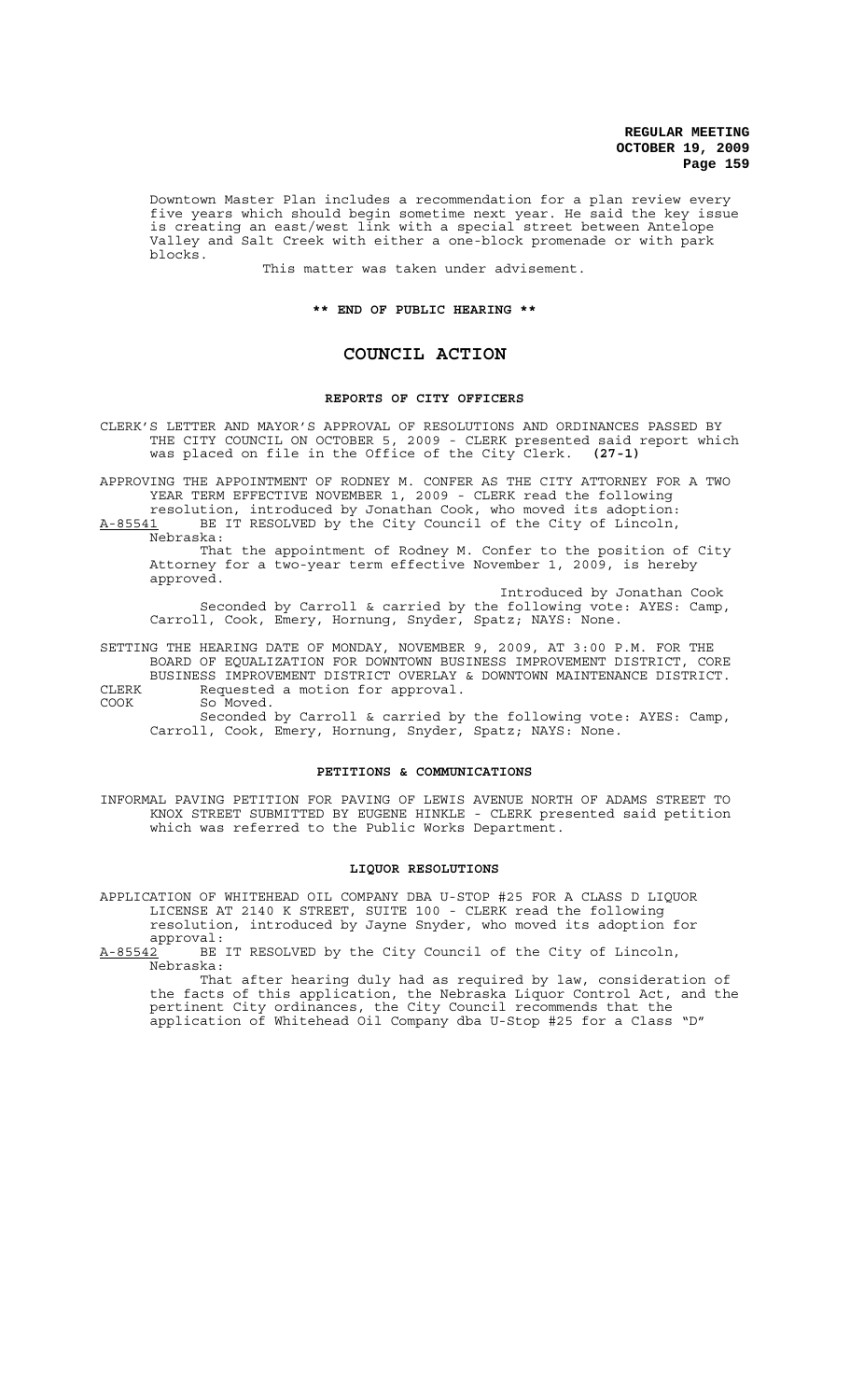> liquor license at 2140 K Street, Suite 100, Lincoln, Nebraska, for the license period ending April 30, 2010, be approved with the condition that the premise complies in every respect with all city and state regulations. The City Clerk is directed to transmit a copy of this resolution to the Nebraska Liquor Control Commission.

Introduced by Jayne Snyder Seconded by Carroll & carried by the following vote: AYES: Camp, Carroll, Cook, Emery, Hornung, Snyder, Spatz; NAYS: None.

MANAGER APPLICATION OF BRIAN J. MAKOVICKA FOR WHITEHEAD OIL COMPANY DBA U-STOP #25 AT 2140 K STREET, SUITE 100 - CLERK read the following resolution,

introduced by Jayne Snyder, who moved its adoption for approval: A-85543 WHEREAS, Whitehead Oil Company dba U-Stop #25 located at 2140 K Street, Suite 100, Lincoln, Nebraska has been approved for a Retail Class "D" liquor license, and now requests that Brian J. Makovicka be named manager;

WHEREAS, Brian J. Makovicka appears to be a fit and proper person to manage said business.

NOW, THEREFORE, BE IT RESOLVED by the City Council of the City of Lincoln, Nebraska:

That after hearing duly had as required by law, consideration of the facts of this application, the Nebraska Liquor Control Act, and the pertinent City ordinances, the City Council recommends that Brian J. Makovicka be approved as manager of this business for said licensee. The City Clerk is directed to transmit a copy of this resolution to the Nebraska Liquor Control Commission.

Introduced by Jayne Snyder Seconded by Carroll & carried by the following vote: AYES: Camp, Carroll, Cook, Emery, Hornung, Snyder, Spatz; NAYS: None.

# **ORDINANCES - 2ND READING & RELATED RESOLUTIONS (as required)**

DECLARING TWO PARCELS OF CITY OWNED PROPERTY, COMMONLY KNOWN AS 4802 O STREET AND 4850 O STREET AS SURPLUS AND AUTHORIZING THE SALE THEREOF TO SUP FAMILY II, LLC - CLERK read an ordinance, introduced by Jonathan Cook, declaring two parcels of City-owned property generally located at the northeast corner of 48th and O Streets as surplus and authorizing the sale thereof to Sup Family II, LLC, the second time.

## **PUBLIC HEARING RESOLUTIONS**

- APPROVING THE DESIGNATION OF THE PUBLIC EMPLOYEES TO BE IN RESPONSIBLE CHARGE FOR PRE-CONSTRUCTION AND CONSTRUCTION PHASES FOR FEDERAL AID TRANSPORTATION PROJECTS FOR THE NEBRASKA DEPARTMENT OF ROADS - CLERK read the following resolution, introduced by Jonathan Cook, who moved its adoption:<br>A-85544 Whereas
- A-85544 Whereas, City of Lincoln has full-time public employees on staff, who are fully qualified and have the time and interest in serving as a "Responsible Charge" (RC) for this project. The designated RC will be in day-to-day responsible charge of all aspects of the assigned project, from planning through post-construction activities, with the express purpose of doing all things necessary for the project to remain eligible for federal-aid transportation project funding; and

Whereas, the RC will ensure that, at a minimum, (1) the project receives independent and careful development, supervision and inspection, (2) the project is constructed in compliance with the plans and specifications, (3) all aspects of the project, from planning through construction activities, including all environmental commitments, remain eligible for federal funding, and (4) decisions made and actions taken for the project have adequate supporting documentation filed in an organized fashion.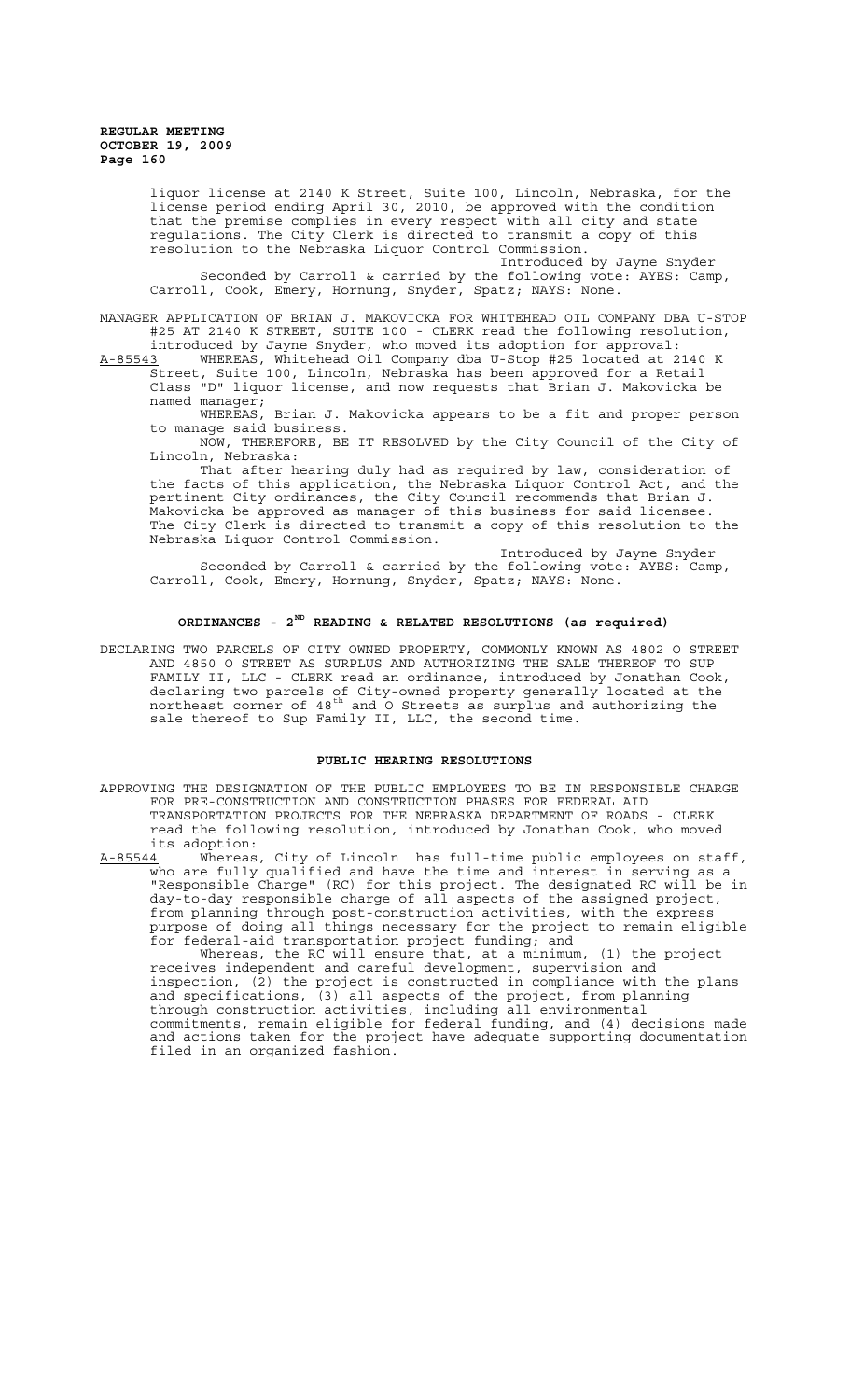For purposes of this resolution, the following definitions will apply:

**Fully qualified** means a person who has satisfactorily completed all applicable Nebraska Department of Roads (NDOR) training courses and who has met the other requirements necessary to be included on the NDOR list of qualified Local Public Agency (LPA) RCs.

**Full-time public employee** means a public employee who meets all the requirements and is afforded all the benefits of full-time employees as that phrase is applied to other employees of the employing public entity. A person is not a full-time public employee if that person provides outside private consulting services, or is employed by any private entity, unless that person can prove to NDOR in advance, that employee's non-public employment is in a field unrelated to any aspect of the project for which federal aid is sought.

**Public employee** means a person who is employed solely by a county, a municipality, a political subdivision; a Native American tribe; a school district; another entity that is either designated by statute as public or quasi-public; or an entity included on the list of entities determined by the NDOR, and approved by the Federal Highway Administration (FHWA), as fulfilling public or quasi-public functions.

**Responsible charge** means the public employee who is fully empowered by the LPA and has actual day-to-day working knowledge and responsibility for all decisions related to all aspects of the federal-aid project from planning through construction project activities, including all environmental commitments. The RC is the day-to-day project manager, and the LPA's point-of-contact for the project. Responsible charge does not mean merely delegating the various tasks; it means active day-to-day involvement in identifying issues, investigating options, working directly with stakeholders, making decisions, and actively monitoring project construction. It is understood that the RC may delegate or contract certain technical tasks associated with the project so long as the RC actively manages and represents the owner's interests in the delegated technical tasks. NOW, THEREFORE, BE IT RESOLVED by the City Council of the City of

Lincoln Nebraska that: The employees listed below are hereby designated as Responsible

Charge (RC) for pre-construction and construction phases, in accordance with the Project Program Agreement previously executed, the NDOR LPA Guidelines Manual for Federal-aid Projects, and all Federal, State and local laws, rules, regulations, policies and guidelines for the following Federal-aid transportation projects:

| State<br>C.N. | State<br>Project # | Project Name                        | City of Lincoln<br>Assigned Responsible<br>Charge | Lincoln<br>Project<br># |
|---------------|--------------------|-------------------------------------|---------------------------------------------------|-------------------------|
| 13043         | LCLC-<br>5254(9)   | Superior Bridge Repair              | Mr. Thomas Shafer                                 | 701844                  |
|               |                    | MPO Model Update                    | Mr. Thomas Shafer                                 | 541018                  |
| 12927         | HSIP<br>5239(7)    | Countdown Pedestrian Heads          | Mr. Thomas Shafer                                 | 701076                  |
| 12944         | HSIP<br>5227(7)    | 14th & Cornhusker Roundabout        | Mr. Thomas Shafer                                 | 701075                  |
| 12928         | HSIP<br>5254(8)    | Northbound I-180 & Superior<br>Ramp | Mr. Thomas Shafer                                 | 702620                  |
| 12848         | DPU-55 (156)       | East Beltway                        | Thomas Shafer<br>Mr.                              | 542702                  |
| 12578D        | $DPU-LIN-2-6$      | South Beltway                       | Mr. Thomas Shafer                                 | 542701                  |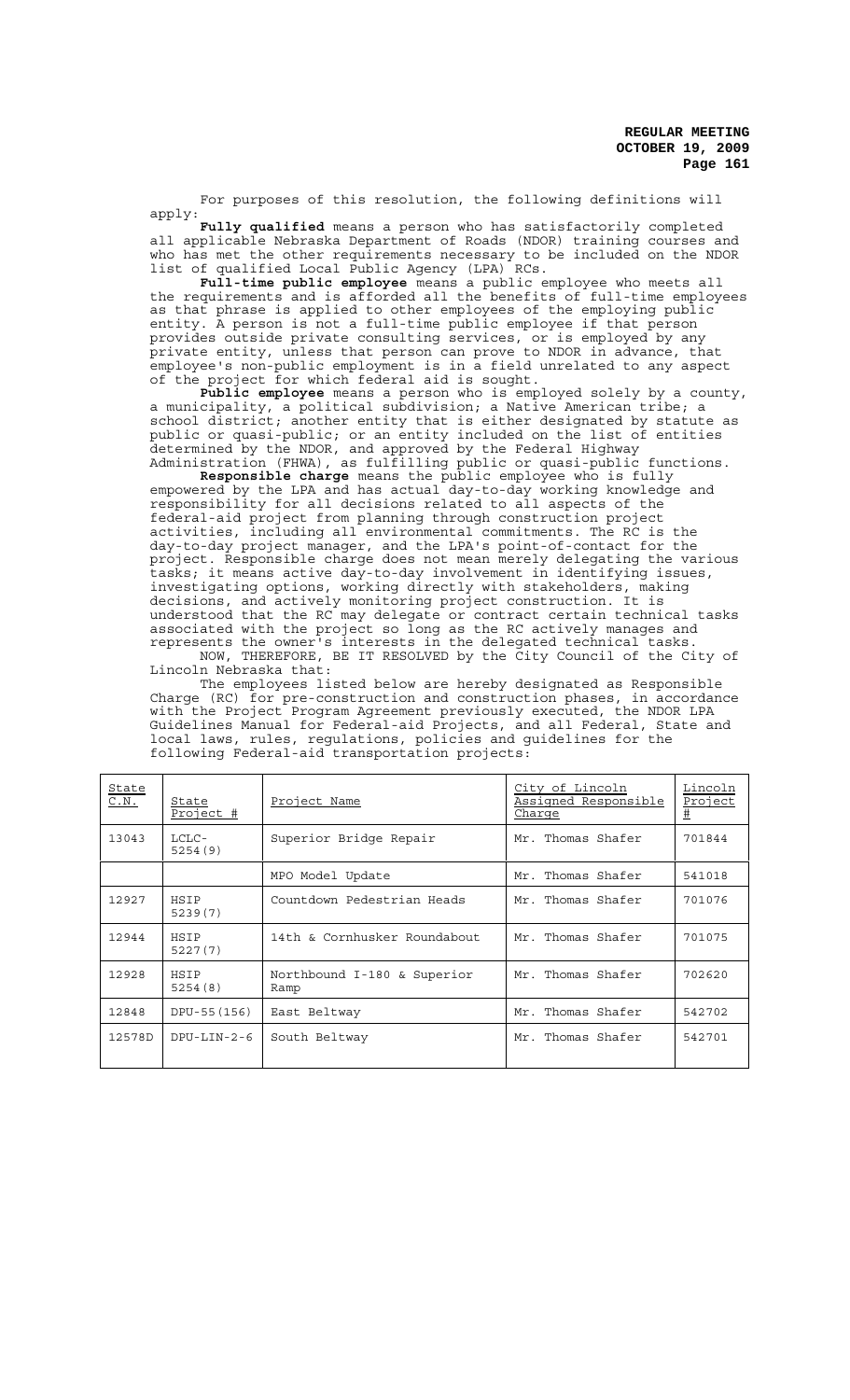| 13037  | $LCLC-34-$<br>6(140)  | Arterial Rehab - Package E (O,<br>15th to 25th, 29th to 44th and<br>Wedgewood to 84th                                                                                      | Ms. Erika Nunes      | 701812 |
|--------|-----------------------|----------------------------------------------------------------------------------------------------------------------------------------------------------------------------|----------------------|--------|
| 13038  | LCLC-<br>5247 (11)    | Arterial Rehab - Package D<br>(Holdrege, 19th to 25th;<br>Cornhusker Hwy, Russell to<br>70th; 70th, Adams to<br>Aylesworth; Vine, 70th to<br>Sierra; Adams, I-180 to 14th) | Ms. Erika Nunes      | 701811 |
| 13040  | LCLC-<br>5236(2)      | Arterial Rehab - Package B (Y,<br>18th to 27th; P, 17th to 27th;<br>NW 1st, Highland to W.<br>Fletcher)                                                                    | Ms. Erika Nunes      | 701809 |
| 13041  | $LCLC-$<br>5220(3)    | Arterial Rehab - Package A (A,<br>63rd to 70th and 70th to<br>Imperial; Van Dorn, Normal to<br>70th)                                                                       | Ms. Erika Nunes      | 701808 |
| 13067  | LCLC-<br>5244(7)      | Arterial Rehab - Holdrege,<br>33rd to 47th                                                                                                                                 | Ms. Erika Nunes      | 701772 |
| 13068  | $LCLC-$<br>5250(3)    | Arterial Rehab - Adams, 57th<br>to 62nd                                                                                                                                    | Ms. Erika Nunes      | 701777 |
| 13081  | $LCLC-$<br>5247(12)   | Arterial Rehab - 70th,<br>Aylesworth to Vine                                                                                                                               | Ms. Erika Nunes      | 540012 |
| 13082  | $LCLC-$<br>5244(8)    | Arterial Rehab - Holdrege,<br>70th to 79th                                                                                                                                 | Ms. Erika Nunes      | 540013 |
| 12744  | BR-5267(1)            | SW 40th RR Overpass                                                                                                                                                        | Ms. Erika Nunes      | 700132 |
| 12776  | BR-5248(4)            | Adams Street Bridge Repair                                                                                                                                                 | Ms. Erika Nunes      | 701375 |
| 11215a | $CM-55(142)$          | Antelope Valley - North/South<br>Roadway from "K" to "Q"                                                                                                                   | Ms. Kris Humphrey    | 880109 |
| 11215b | $CM-55(143)$          | Antelope Valley - North/South<br>Roadway from Vine to "Y"                                                                                                                  | Ms. Kris Humphrey    | 880108 |
| 11215q | STPC-<br>5257(1)      | Antelope Valley - East Leg<br>Bridge                                                                                                                                       | Ms. Kris Humphrey    | 880107 |
| 11215h | STPC-<br>5234(1)      | Antelope Valley - "N" Street<br>Bridge                                                                                                                                     | Ms. Kris Humphrey    | 880112 |
| 11215i | $STPC-34-$<br>6(135)  | Antelope Valley - "O" Street<br>Bridge                                                                                                                                     | Ms. Kris Humphrey    | 880104 |
| 112151 | STPC-<br>5226(1)      | Antelope Valley - "J" Street<br>Bridge                                                                                                                                     | Ms. Kris Humphrey    | 880110 |
| 11215k | STPC-<br>5212(5)      | Antelope Valley - South Street<br>Bridge                                                                                                                                   | Ms. Kris Humphrey    | 880111 |
| 12572  | BR-5266(1)            | Harris Overpass                                                                                                                                                            | Ms. Kris Humphrey    | 701781 |
| 12946  | ENH-5266              | West "O" Transportation<br>Enhancement Project                                                                                                                             | Mr. Ernesto Castillo |        |
| 12879  | STPB-ENH-<br>55 (160) | Jamaica North Phase II                                                                                                                                                     | Mr. Terry Genrich    |        |
| 13079  | STPB-ENH-<br>55 (172) | Cavett Connector Trail                                                                                                                                                     | Mr. Terry Genrich    |        |
| 12840  | STPB-ENH-<br>55 (155) | Mopac Trail Bridge - 27th<br>Street                                                                                                                                        | Mr. Terry Genrich    |        |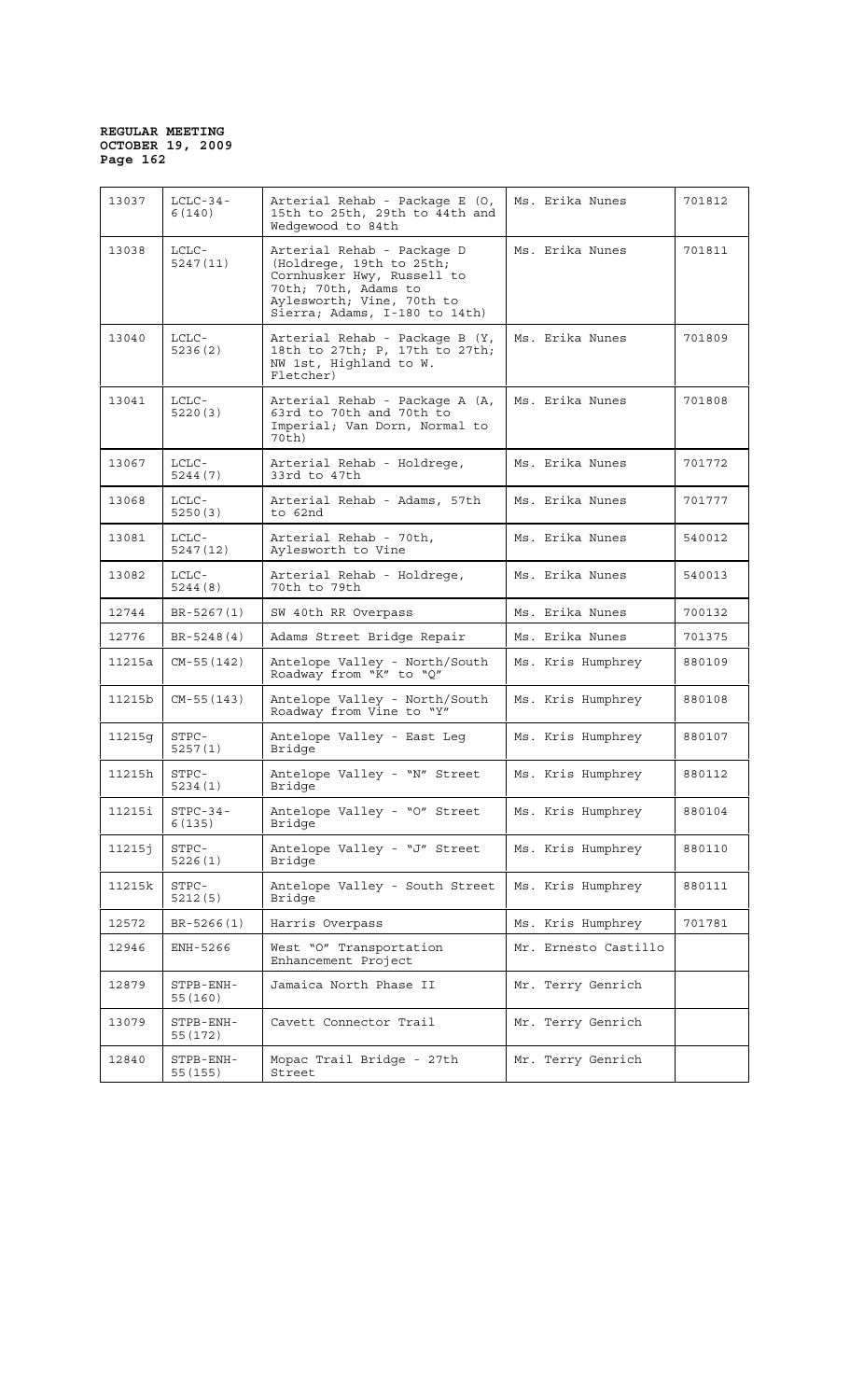The City of Lincoln assures and agrees that:

1) It has authorized and fully empowered the RC(s) to be in day-to-day responsible charge of the subject federal-aid project; this does not mean merely supervising, overseeing or delegating the various tasks, it means active day-to-day involvement in the project including identifying issues, investigating options, working directly with stakeholders, and decision-making;

2) The RC(s) is a full-time public employee;

3) The RC(s) is fully qualified and has successfully completed required training to serve as a RC;

4) It will allow the RC(s) to spend all time reasonably necessary to properly discharge all duties associated with the project, including ensuring that all aspects of the project, from planning through post-construction activities, remain eligible for federal-aid highway project funding;<br>5) It will not

It will not assign other duties to the RC(s) that would affect his or her ability to properly carry out the duties set out in this agreement;

6) It will provide necessary office space, materials and administrative support for the  $RC(s)$ ;

7) It will fully cooperate with, support and not unreasonably interfere with the day-to-day control of the RC(s) concerning the acts necessary for making the project eligible for federal funding;

8) It will take all necessary actions and make its best good faith efforts to comply and assist the RC(s) in complying with all federal and state requirements and policies applicable to federal-aid transportation projects, including, but not limited to, all applicable requirements of 23 CFR 635.105;

9) It will take all necessary actions and make its best good faith efforts to ensure that the  $RC(s)$ ' work on the project would be deemed to meet the same standards that the Nebraska Department of Roads must meet under 23 CFR 635.105;

10) It will comply with the conflict-of-interest requirements of 23 CFR 1.33;

11) It will notify NDOR immediately in the event the designated RC(s) will no longer be assigned to the project. A supplemental agreement designating a replacement RC(s) may be required by NDOR; and

12) It is ultimately responsible for complying with all federal and state requirements and policies applicable to federal-aid highway projects. This includes meeting all post-construction environmental commitments. The LPA understands that failure to meet any eligibility requirements for federal funding may result in the loss of all Federal funding for the project. In the event that the acts or omissions of RC(s), the LPA or its agents or representatives result in a finding that a project is ineligible for Federal funding, the LPA will be required to repay NDOR some or all previously paid Federal funds and any costs or expenses NDOR has incurred for the project, including but not limited to, those costs for the RC(s).

The City of Lincoln understands that the following are the duties % of the  $RC(s)$ :<br>a)  $S$ 

Serve as the LPA's contact for issues or inquiries for Federal-aid projects assigned by the LPA;

b) Ensure that all applicable Federal, State and local laws, rules, regulations, policies and guidelines are followed during the development and construction of the project;

c) Know and follow the NDOR LPA Guidelines Manual for Federal-aid Projects;

d) Have active day-to-day involvement in identifying issues, investigating options, working directly with stakeholders, and decision-making;

e) Ensure that the project plans and specifications are sealed, signed and dated by a professional engineer licensed in the State of Nebraska, and that estimates have been prepared and the construction has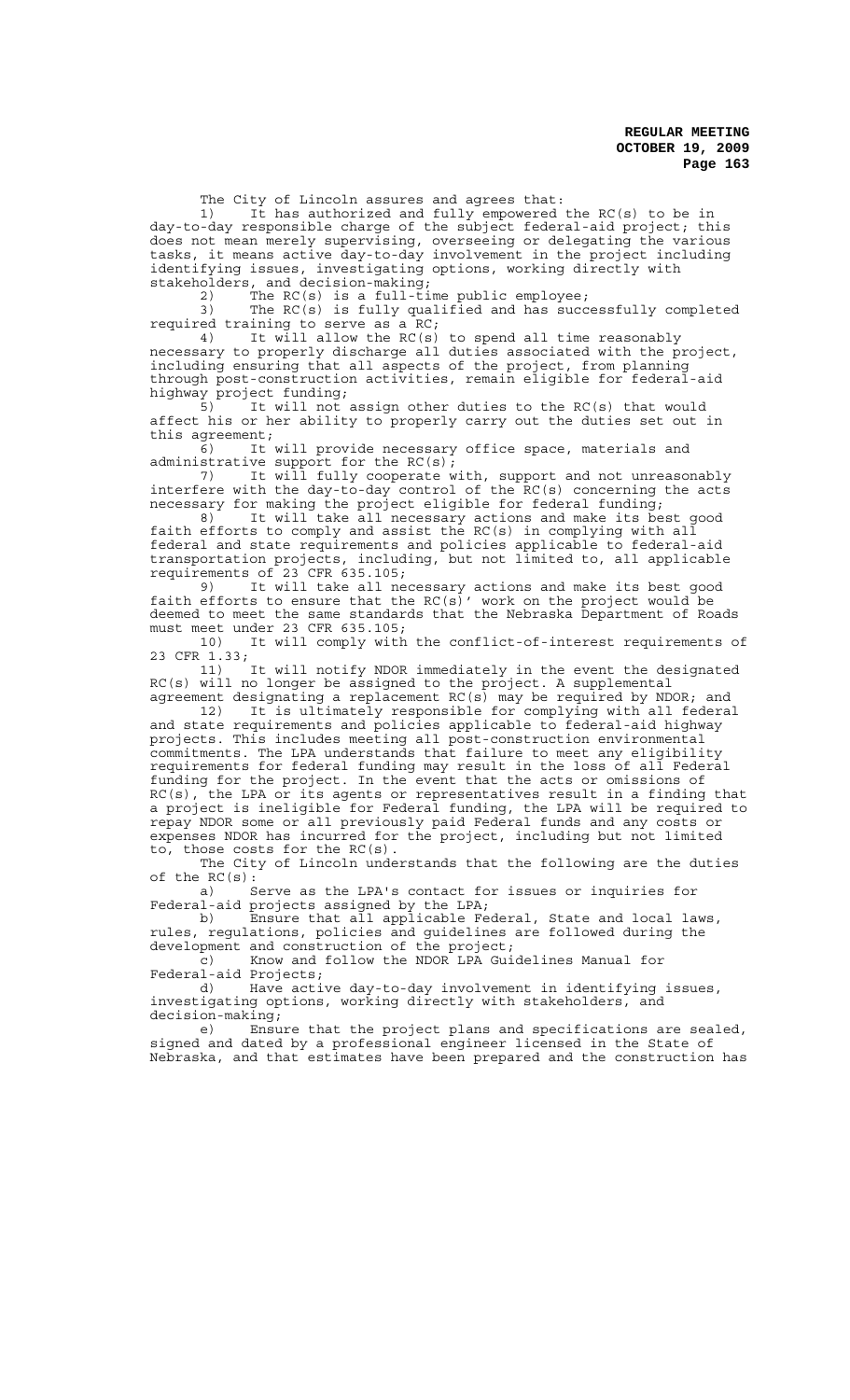been observed by a professional engineer licensed in the State of Nebraska or a person under the direct supervision of a professional engineer licensed in the State of Nebraska (reference Neb. Rev. Stat. §  $81 - 3445$ ; f) Competently manage and coordinate the project day-to-day operations, including all project-related decisions, on behalf of the LPA, which includes the LPA's governing body, staff and any extended staff dedicated to the project such as consulting engineers; g) Ensure that project documents are thoroughly checked, reviewed and have had quality control measures applied, prior to submitting to NDOR and/or FHWA; h) Monitor the progress and schedule of the project and be responsible for ensuring that the project is completed on time in accordance with established milestone dates; i) Properly serve as the owner's representative, and to visit the project site during construction on a frequency commensurate with the magnitude and complexity of the project;<br>j) Ensure that proper construction  $\mathbf{u}$ Ensure that proper construction management processes have been developed and implemented for the project; k) Serve as a steward of the public funds, i.e. ensure that the public gets what it is paying for;<br>1) Attend all required tr Attend all required training including the annual workshop; and m) Fulfill continuing education requirements as specified in the NDOR LPA Guidelines Manual for Federal-aid Projects. Introduced by Jonathan Cook Seconded by Carroll & carried by the following vote: AYES: Camp, Carroll, Cook, Emery, Hornung, Snyder, Spatz; NAYS: None. APPROVING AND ACCEPTING THE AWARD OF A CONTINUATION GRANT FUND FOR THE LINCOLN-LANCASTER COUNTY HEALTH DEPARTMENT IN THE AMOUNT OF \$45,000.00 FOR ASSESSING THE WALKABLE ENVIRONMENT THROUGH RESIDENT PARTICIPATION FOR THE PERIOD FROM OCTOBER 1, 2009 THROUGH JUNE 30, 2011 - CLERK read the following resolution, introduced by Jonathan Cook, who moved its adoption: A-85545 BE IT RESOLVED by the City Council of the City of Lincoln, Nebraska: That the attached Intervention Implementation Continuation Grant between the Nebraska Department of Health and Human Services and the Lincoln-Lancaster County Health Department in the amount of \$45,000.00,<br>for the project titled Assessing the Walkable Environment through the project titled Assessing the Walkable Environment through Resident Participation, for the period of October 1, 2009 through June 30, 2011, in accordance with the terms, conditions and assurances contained in the Grant award letter, is hereby approved and accepted. Introduced by Jonathan Cook Seconded by Carroll & carried by the following vote: AYES: Camp, Carroll, Cook, Emery, Hornung, Snyder, Spatz; NAYS: None. APPROVING A MULTI-YEAR CONTRACT WITH WASTE CONNECTIONS OF NEBRASKA FOR WASTE HAULING SERVICES TO ALL CITY DEPARTMENTS FOR A TWO-YEAR TERM WITH A TWO-YEAR OPTION FOR RENEWAL - CLERK read the following resolution, introduced by Jonathan Cook, who moved its adoption:

A-85546 BE IT RESOLVED by the City Council of the City of Lincoln, Nebraska:

That the attached contact between the City of Lincoln, Lancaster County, the Lincoln-Lancaster County Public Building Commission, as Owners, and Waste Connections of Nebraska, in accordance with Bid No. 09-212, for waste hauling services for various departments for a twoyear period with an option to renew for an additional two-year period, upon the terms as set forth in said contract, is hereby approved and the Mayor is authorized to execute the same on behalf of the City of Lincoln.

Introduced by Jonathan Cook Seconded by Carroll & carried by the following vote: AYES: Camp, Carroll, Cook, Emery, Hornung, Snyder, Spatz; NAYS: None.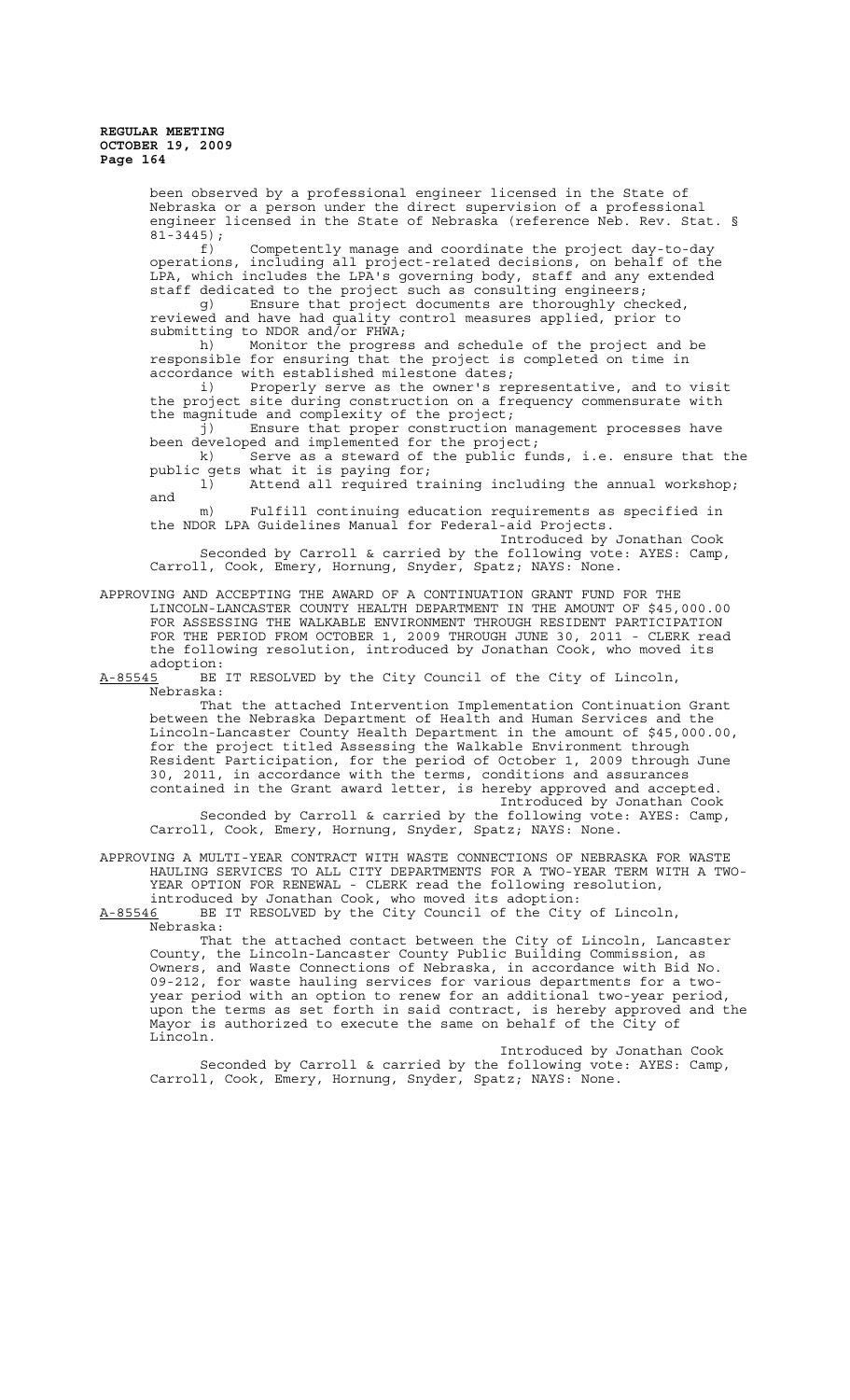COMP. PLAN CONFORMITY NO. 09005 - APPROVING AND ADOPTING A PROPOSED AMENDMENT TO THE LINCOLN CENTER REDEVELOPMENT PLAN FOR THE BLOCK 68 REDEVELOPMENT PROJECT FOR THE DEVELOPMENT OF A HOTEL AND ENTERTAINMENT COMPLEX, MIXED-USE RESIDENTIAL AND COMMERCIAL BUILDING WITH RETAIL ON THE FIRST FLOOR AND PARKING FACILITY FOR THE PROPOSED USES ON PROPERTY LOCATED ON THE BLOCK BOUNDED BY 10TH, 11TH, M AND N STREETS - PRIOR to reading:

COOK Moved MTA #1 to amend Bill No. 09R-165 by substituting Attachment "A" (Block 68 Redevelopment Project) attached hereto for the existing Attachment "A".

Seconded by Carroll & carried by the following vote: AYES: Camp, Carroll, Cook, Emery, Hornung, Snyder, Spatz; NAYS: None.

CLERK Read the following amended resolution, introduced by Jonathan Cook, who moved its adoption:<br>A-85547 WHEREAS, the City Counc

A-85547 WHEREAS, the City Council on October 22, 1984, adopted Resolution No. A-69713 finding an area generally bounded by "R" Street, 17th Street, "S" Street, and 7th Street to be blighted, and on October 19, 1987, adopted Resolution No. A-71701 finding said area to be blighted and substandard as defined in the Nebraska Community Development Law (Neb. Rev. Stat. § 18-2101, et seq. as amended) and in need of redevelopment; and

WHEREAS, The City Council has previously adopted the Lincoln Center Redevelopment Plan and amendments thereto (hereinafter the "Lincoln Center Redevelopment Plan" or "Plan") including plans for various redevelopment projects within said blighted and substandard area in accordance with the requirements and procedures of the Nebraska Community Development Law; and

WHEREAS, the Director of the Urban Development Department has filed with the City Clerk proposed amendments to the Plan (hereinafter the "Amendments") for said blighted and substandard area contained in the document entitled "Block 68 Redevelopment Project" which is attached hereto, marked as Attachment "A", and made a part hereof by reference; and

WHEREAS, the Director of Urban Development has reviewed said Amendments and has found that if adopted the Amendments and the Plan meet the conditions set forth in Neb. Rev. Stat. § 18-2113 (Reissue 2007); and

WHEREAS, said proposed Amendments to the Lincoln Center Redevelopment Plan for the Block 68 Redevelopment Project have been submitted to the Lincoln-Lancaster County Planning Commission for review and recommendations; and

WHEREAS, on August 14, 2009 notice of public hearing was mailed, postage prepaid, to the president or chairperson of the governing body of each county, school district, community college, educational service of each county, send t undertied, community correspondently subject<br>unit, and natural resource district in which the real property subject to such plan is located and whose property tax receipts would be directly affected and to all registered neighborhood associations directly affected and to all registered neighborhood associations located in whole or in part within one mile radius of the area to be redeveloped setting forth the time, date, place, and purpose, of the public hearing to be held on August 26, 2009 before the Lincoln City - .<br>Lancaster County Planning Commission regarding the proposed Amendments, a copy of said notice and list of said governing bodies and registered<br>neighborhood associations having been attached hereto as Attachment "B" neighborhood associations having been attached hereto as Attachment and "C" respectively; and

WHEREAS, the Lincoln City - Lancaster County Planning Commission on August 26, 2009 held a public hearing relating to the proposed Amendments to the Lincoln Center Redevelopment Plan and found the Amendments to be in conformance with the Comprehensive Plan and recommended approval thereof; and

WHEREAS, on September 10, 2009 a notice of public hearing was mailed postage prepaid to the foregoing registered neighborhood associations setting forth the time, date, place, and purpose of the public hearing before the City Council to be held on September 21, 2009, regarding the proposed Amendments to the Lincoln Center Redevelopment Plan, a copy of said notice having been attached hereto as Attachment "D"; and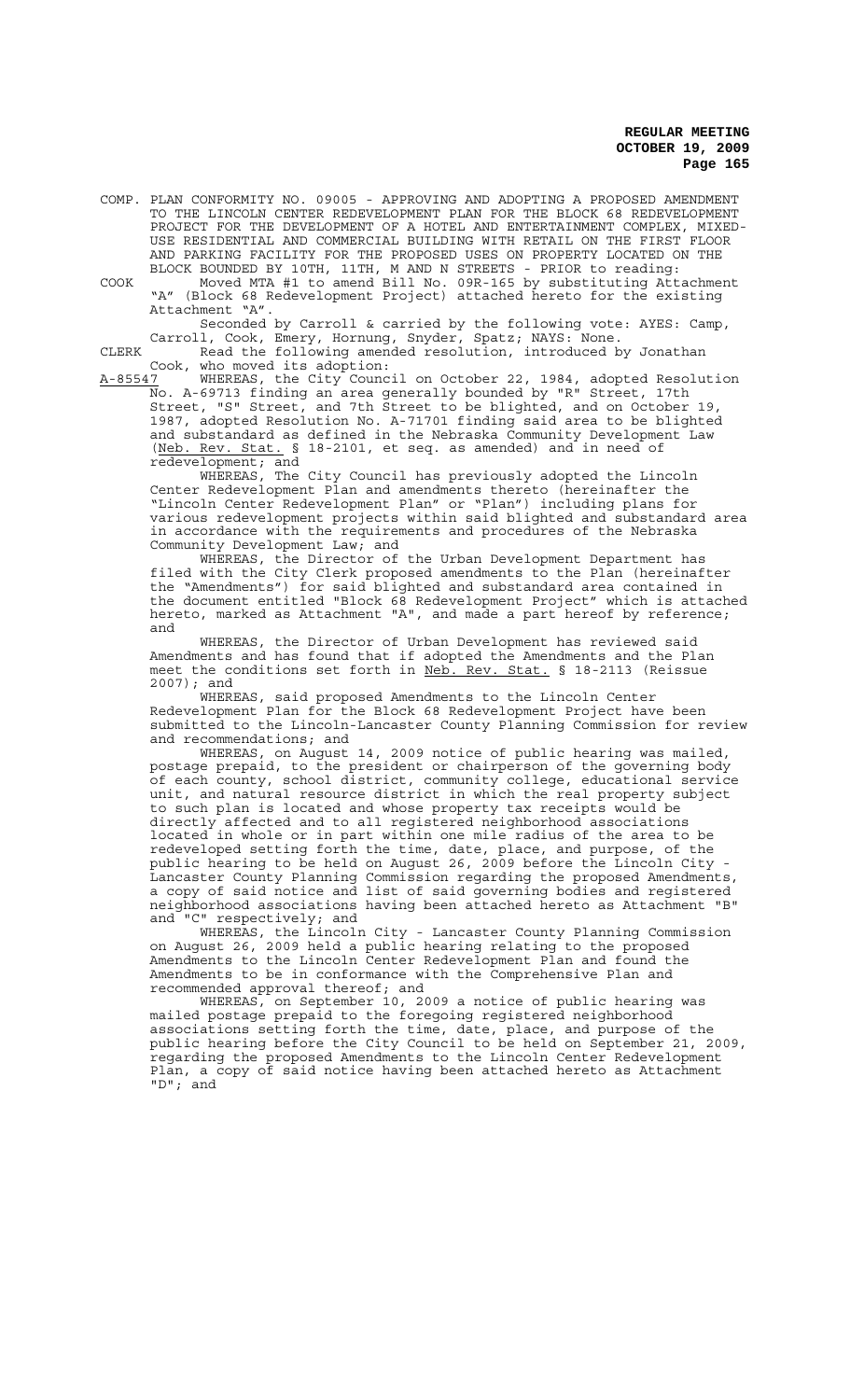> WHEREAS, on September 4, 2009 and September 11, 2009 a Notice of Public Hearing was published in the Lincoln Journal Star newspaper, setting the time, date, place and purpose of the public hearing to be held on September 21, 2009 regarding the proposed Amendments to the Lincoln Center Redevelopment Plan for said blighted and substandard area, a copy of such notice having been attached hereto and marked as Attachment "E"; and

WHEREAS, on September 21, 2009 in the City Council chambers of the County-City Building, 555 South 10th Street, Lincoln, Nebraska, the City Council held a public hearing relating to the proposed Amendments to the Lincoln Center Redevelopment Plan and all interested parties were afforded at such public hearing a reasonable opportunity to express their views respecting said proposed Amendments to the Plan; and

WHEREAS, the City Council has duly considered all statements made and materials submitted relating to said proposed modifications to the Plan; and

WHEREAS, the City Council now desires to modify said Plan by establishing the "Block 68 Redevelopment Project", on property described as Lots 4-10, Block 68, Original Plat, Lincoln, Lancaster County, Nebraska and the vacated east-west alley; Lots A-F, Cropsey's Subdivision and the vacated north-south alley adjacent thereto; Lots A-F, Brocks Subdivision and the vacated north-south alley adjacent thereto and the adjacent right-of-way to the property lines on the north side of N Street, the south side of M Street, the west side of 10th Street and the east side of 11th Street; all located in the Northeast Quarter of Section 26, Township 10 North, Range 6 East of the 6th P.M., Lancaster County, Nebraska, to accommodate the redevelopment of a surface parking lot into a hotel, entertainment complex, residential, commercial, and a parking structure and related public improvements and streetscape.

NOW, THEREFORE, IT IS FOUND AND DETERMINED by the City Council of the City of Lincoln, Nebraska as follows:

1. That the Block 68 Redevelopment Project is described in sufficient detail and is designed with the general purpose of accomplishing a coordinated, adjusted and harmonious development of the City and its environs which will promote the general health, safety and welfare, sound design and arrangement, the wise and efficient expenditure of public funds, and the prevention of the recurrence of unsanitary or unsafe dwelling accommodations or conditions of blight.

2. That incorporating the Block 68 Redevelopment Project into the Redevelopment Plan is feasible and in conformity with the general plan for the development of the City of Lincoln as a whole and said Plan is in conformity with the legislative declarations and determinations set forth in the Community Development Law.<br>3. That the substandard and blight

That the substandard and blighted conditions in the Block 68 Redevelopment Project Area are beyond remedy and control solely by regulatory process and the exercise of police power and cannot be dealt with effectively by the ordinary operations or private enterprise without the aids provided by the Community Development law, specifically including Tax Increment Financing.<br>4. That elimination of sa

That elimination of said substandard and blighted conditions under the authority of the Community Development Law is found to be a public purpose and in the public interest; and

That the Block 68 Redevelopment Project would not be economically feasible without the use of tax-increment financing. 6. That the Block 68 Redevelopment Project would not occur in

the Block 68 Redevelopment Project Area without the use of tax-increment financing.

7. That the costs and benefits of the redevelopment activities, including costs and benefits to other affected political subdivisions, the economy of the community, and the demand for public and private services have been analyzed by the City Council as the governing body for the City of Lincoln and have been found to be in the long-term best interest of the City of Lincoln.

NOW, THEREFORE, BE IT RESOLVED by the City Council of the City of Lincoln, Nebraska: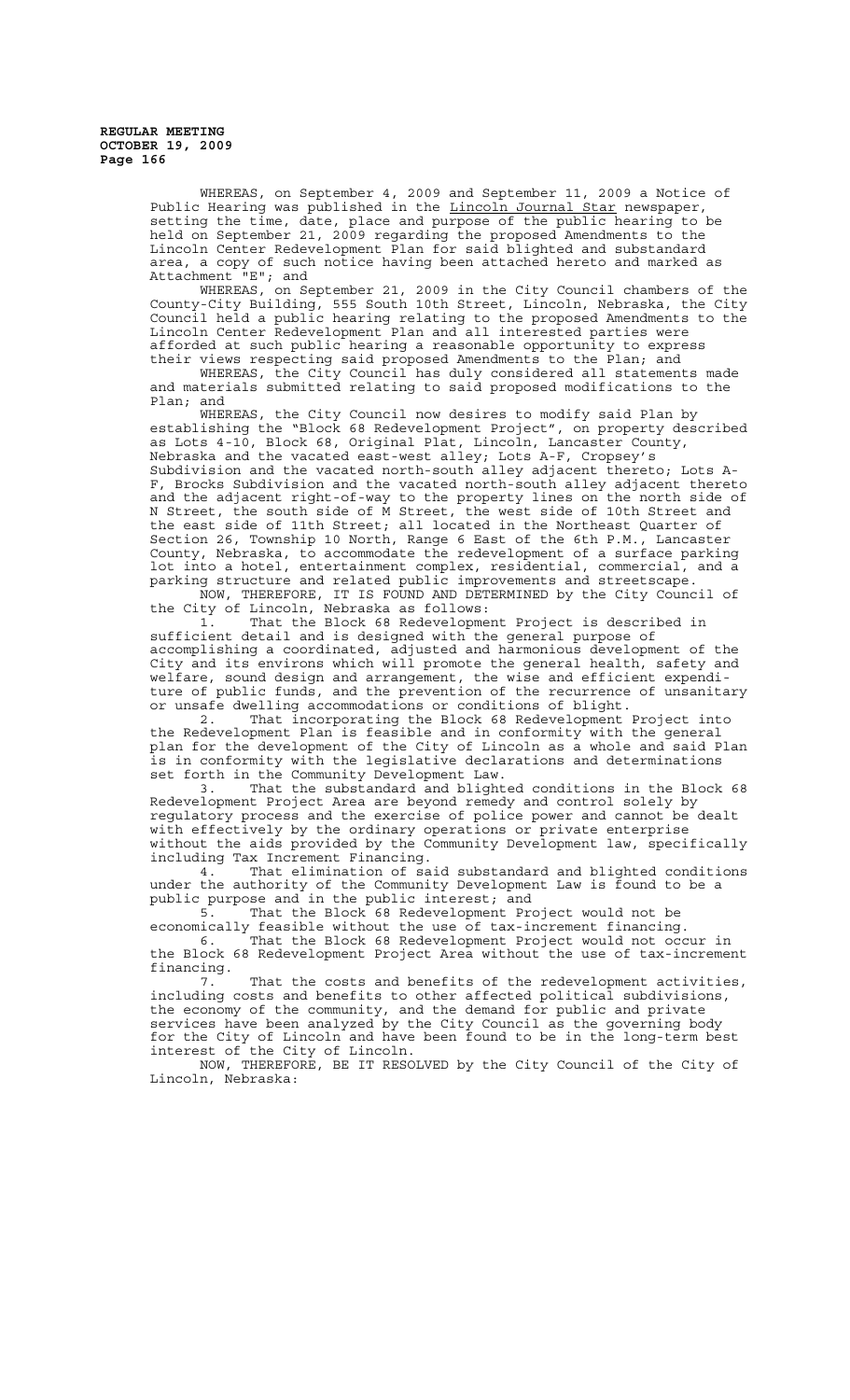That pursuant to the provisions of the Nebraska Community Development Law and in light of the foregoing findings and determinations, the Amendments to the Lincoln Center Redevelopment Plan attached hereto as Attachment "A", establishing the Block 68 Redevelopment Project are hereby accepted and approved by the City Council as the governing body for the City of Lincoln.

2. That the Urban Development Director, or his authorized representative, is hereby authorized and directed to take all steps necessary to implement the provisions of said Redevelopment Plan as they relate to the above-described amendments.

3. That the Block 68 Redevelopment Project Area is the Redevelopment Project Area comprising the property to be included in the area subject to the tax increment provision authorized in the Nebraska Community Development Law.<br>4. That the Finan

That the Finance Director is hereby authorized and directed to cause to be drafted and submitted to the City Council any appropriate ordinances and documents for the authorization to provide necessary funds including Community Improvement Financing in accordance with the Community Development Law to finance related necessary and appropriate public acquisitions, improvements and activities set forth in said Amendments to the Lincoln Center Redevelopment Plan.

Introduced by Jonathan Cook Seconded by Carroll & carried by the following vote: AYES: Camp, Carroll, Cook, Emery, Hornung, Snyder, Spatz; NAYS: None.

# **ORDINANCE - 1ST READING & RELATED RESOLUTIONS (as required)**

- CHANGE OF ZONE 09023 AMENDING SECTION 27.51.030 OF THE LINCOLN MUNICIPAL CODE RELATING TO THE USE REGULATIONS IN THE I-3 EMPLOYMENT CENTER DISTRICT TO ADD A PROVISION ALLOWING A BUILDING TO BE USED AS AN ACCESSORY USE FOR A RESIDENCE FOR RESIDENT WATCHMEN AND CARETAKERS OR SUPERVISORY PERSONNEL EMPLOYED AND RESIDING ON THE PREMISES; AND REPEALING SECTION 27.51.030 OF THE LINCOLN MUNICIPAL CODE AS HITHERTO EXISTING - CLERK read an ordinance, introduced by Adam Hornung, amending Section 27.51.030 of the Lincoln Municipal Code relating to the Use Regulations in the I-3 Employment Center District to add a provision allowing a building to be used as an accessory use for a residence for resident watchmen and caretakers or supervisory personnel employed and residing on the premises; and repealing Section 27.51.030 of the Lincoln Municipal Code as hitherto existing, the first time.
- VACATION 09005 VACATING THE ENTIRE EAST-WEST ALLEY BETWEEN NORTH 41ST STREET AND NORTH 42ND STREET, NORTH OF Y STREET - CLERK read an ordinance, introduced by Adam Hornung, vacating the east-west alley between North 41<sup>st</sup> Street, north of Y Street, and retaining title thereto in the City of Lincoln, Lancaster County, Nebraska, the first time.
- CHANGE OF ZONE 09026 AMENDING SECTION 27.45.020 OF THE LINCOLN MUNICIPAL CODE RELATING TO PERMITTED USES IN THE H-4 GENERAL COMMERCIAL DISTRICT TO ADD OFFICE BUILDINGS AS A PERMITTED USE; AND REPEALING SECTION 27.45.020 OF THE LINCOLN MUNICIPAL CODE AS HITHERTO EXISTING - CLERK read an ordinance, introduced by Adam Hornung, amending Section 27.45.020 of the Lincoln Municipal Code relating to permitted uses in the H-4 General Commercial District to add office buildings as a permitted use; and repealing Section 27.45.020 of the Lincoln Municipal Code as hitherto existing, the first time.
- APPROVING A LEASE AGREEMENT BETWEEN THE CITY AND THE ASIAN COMMUNITY & CULTURAL CENTER FOR THE LEASE OF SPACE BY THE LINCOLN AREA AGENCY ON AGING FOR ITS ACTIVAGE CENTER PROGRAM AT 2615 O STREET, LINCOLN, NEBRASKA FROM SEPTEMBER 1, 2009 TO AUGUST 31, 2010 - CLERK read an ordinance, introduced by Adam Hornung, accepting and approving a Lease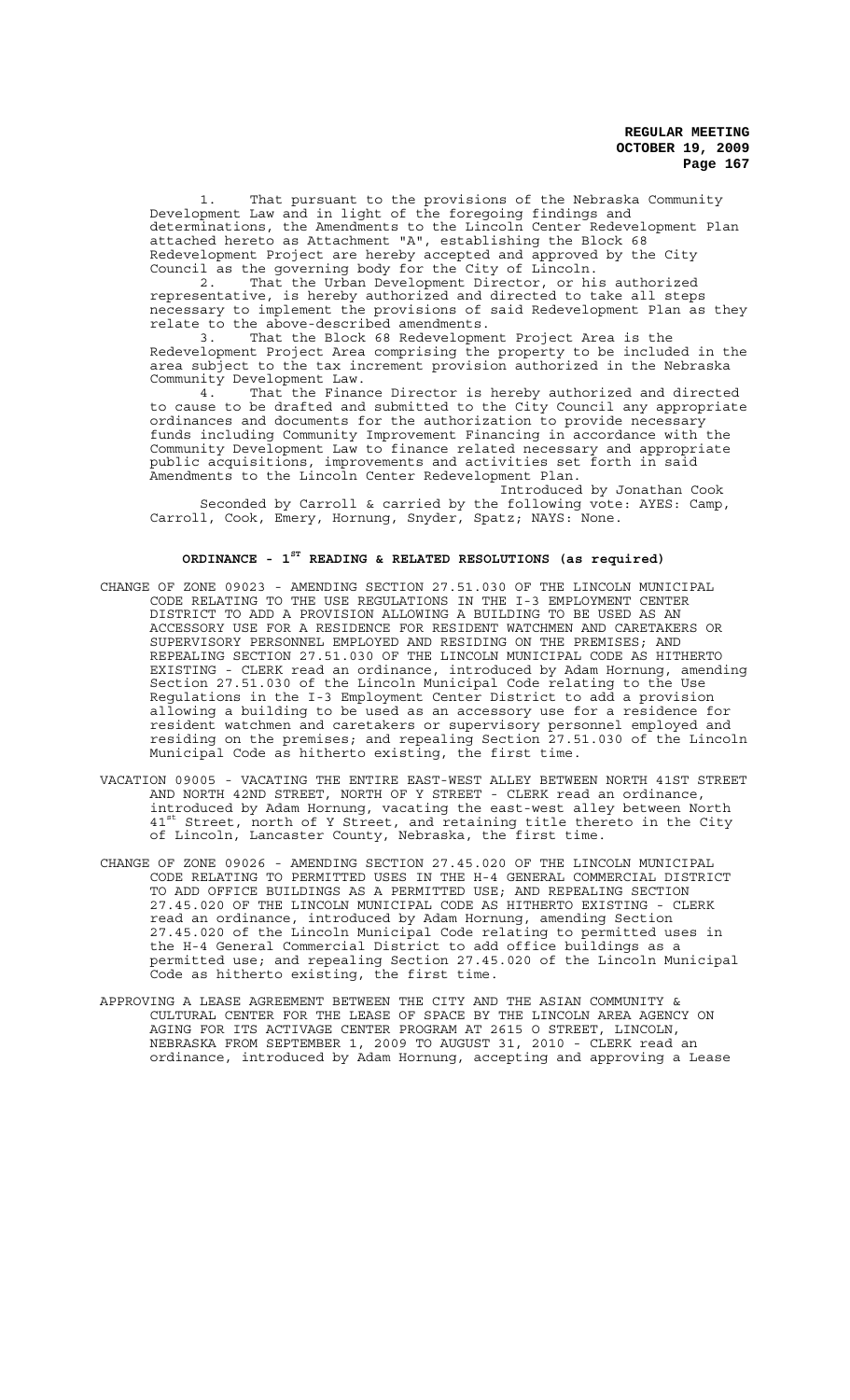> Agreement between the City of Lincoln and the Asian Community & Cultural Center for the lease of office space by the Lincoln Area Agency on Aging for its ActivAge Center program at 2615 O Street, Lincoln, NE 68510 for a term beginning September 1, 2009 through August 31, 2010, the first time.

# **ORDINANCES - 3RD READING & RELATED RESOLUTIONS (as required)**

- APPROVING AN AMENDMENT TO THE LEASE AGREEMENT BETWEEN LINCOLN MEDICAL EDUCATION PARTNERSHIP AND THE CITY OF LINCOLN FOR AN INCREASE FROM 200 SQ. FT. TO 511 SQ. FT. OF LEASED SPACE FOR THE LINCOLN-LANCASTER COUNTY HEALTH DEPARTMENT WIC PROGRAM AT 4600 VALLEY ROAD - CLERK read an ordinance, introduced by Eugene Carroll, accepting and approving an Amendment to the Lease Agreement between the City of Lincoln, Nebraska and the Lincoln Medical Education Partnership for an increase frm 200 sq. ft. to 511 sq. ft. of leased space at 4600 Valley Road, Lincoln, Lancaster County, Nebraska, on behalf of the Lincoln-Lancaster County Health Department for its WIC Program, the third time.
- CARROLL Moved to pass the ordinance as read.

Seconded by Hornung & carried by the following vote: AYES: Camp, Carroll, Cook, Emery, Hornung, Snyder, Spatz; NAYS: None. The ordinance, being numbered **#19318**, is recorded in Ordinance Book #26, Page

CHANGE OF ZONE 09021 - AMENDING CHAPTER 27.81 OF THE LINCOLN MUNICIPAL CODE RELATING TO GENERAL PROVISIONS OF THE ZONING CODE BY ADDING A NEW SECTION NUMBERED 27.81.021 TO PROVIDE A PROCEDURE FOR APPEALS OF ADMINISTRATIVE APPROVALS BY THE PLANNING DIRECTOR, AND BY ADDING A NEW SECTION NUMBERED 27.81.022 TO PROVIDE THE MANNER FOR GIVING NOTICE OF THE PLANNING DIRECTOR'S GRANT OF ADMINISTRATIVE APPROVALS - CLERK read an ordinance, introduced by Eugene Carroll, amending Chapter 27.81 of the Lincoln Municipal Code relating to General Provisions of the Zoning Code by adding a new section numbered 27.81.021 to provide a procedure for appeals of administrative approvals by the Planning Director, and by adding a new section numbered 27.81.022 to provide the manner for giving notice of the Planning Director's grant of administrative approvals, the third time.<br>CARROLL Moved

Moved to pass the ordinance as read. Seconded by Hornung & carried by the following vote: AYES: Camp, Carroll, Cook, Emery, Hornung, Snyder, Spatz; NAYS: None. The ordinance, being numbered **#19319**, is recorded in Ordinance Book #26, Page

CHANGE OF ZONE 2463D - APPLICATION OF THE 3 AMIGOS PROPERTIES, LLC, TO AMEND THE HIGHPOINTE PLANNED UNIT DEVELOPMENT TO ALLOW A CHANGEABLE COPY FREESTANDING SIGN TO BE LOCATED IN THE COMMERCIAL COMPONENT OF THE DEVELOPMENT ADJACENT TO OLD CHENEY ROAD, ON PROPERTY GENERALLY LOCATED SOUTHWEST OF S. 48TH STREET AND OLD CHENEY ROAD - CLERK read an ordinance, introduced by Eugene Carroll, amending the development plan for the Highpointe Planned Unit Development to allow a changeable copy freestanding sign to be located in the commercial component of the development adjacent to Old Cheney Road, on property generally located southwest of the intersection of South 48<sup>th</sup> Street, and Old Cheney Road and legally described as Lot 2, Block 1, Highpointe Addition, Lincoln, Lancaster County, Nebraska, the third time.

CARROLL Moved to pass the ordinance as read. Seconded by Hornung & carried by the following vote: AYES: Camp, Carroll, Cook, Emery, Hornung, Snyder, Spatz; NAYS: None.

The ordinance, being numbered **#19320**, is recorded in Ordinance Book #26, Page

APPROVING A LEASE AGREEMENT BETWEEN THE CITY AND THE PANAMA CAFÉ FOR THE LEASE OF SPACE BY THE LINCOLN AREA AGENCY ON AGING FOR ITS ACTIVAGE CENTER PROGRAM AT 310 LOCUST STREET, PANAMA, NEBRASKA FROM SEPTEMBER 1, 2009 TO AUGUST 31, 2010 - CLERK read an ordinance, introduced by Eugene Carroll, accepting and approving a Lease Agreement between the City of Lincoln, Nebraska and the Panama Café for the lease of office space by the

Lincoln Area Agency on Aging for its ActivAge Center program at 310 Locust Street, Panama, NE 68419 for a term beginning September 1, 2009 through August 31, 2010, the third time. CARROLL Moved to pass the ordinance as read.

Seconded by Hornung & carried by the following vote: AYES: Camp, Carroll, Cook, Emery, Hornung, Snyder, Spatz; NAYS: None. The ordinance, being numbered **#19321**, is recorded in Ordinance Book #26, Page

ADOPTING AN AMENDED AND RESTATED CITY OF LINCOLN EMPLOYEES' RETIREMENT PLAN AND TRUST FOR CIVILIAN (NON-UNIFORMED SERVICE) EMPLOYEES PROVIDING FOR A CHANGE IN EMPLOYER CONTRIBUTIONS FOR EMPLOYEES HIRED AFTER A DATE CERTAIN AND ADOPTING IRS INTERIM AMENDMENTS NO. 1 AND NO. 2. (10/5/09 - Action Delayed to 10/12/09)(10/12/09 - Action Delayed to 10/19/09) - PRIOR to reading: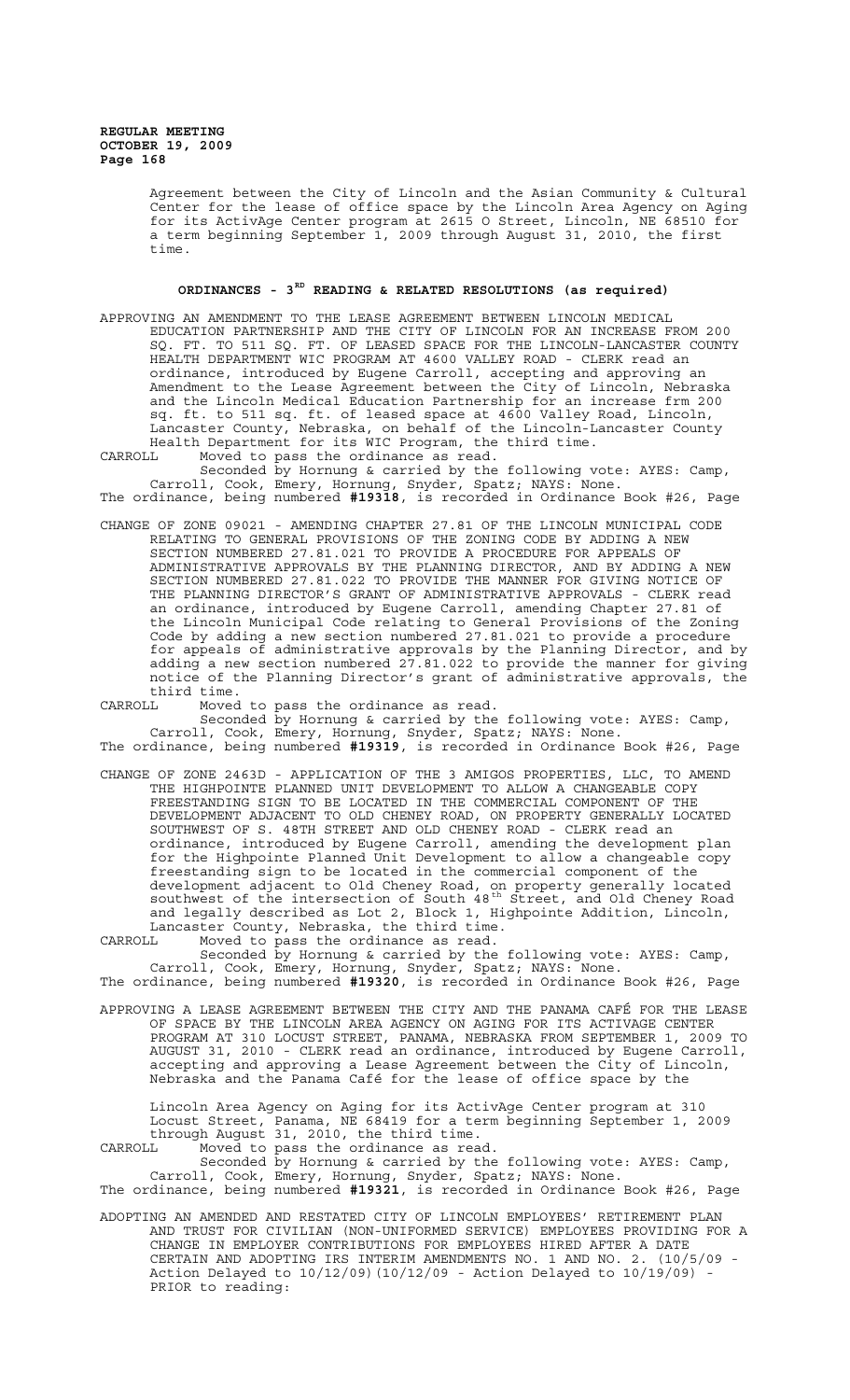COOK Moved to delay action of Bill No. 09-132 for one week to 10/26/09. Seconded by Hornung & carried by the following vote: AYES: Camp, Carroll, Cook, Emery, Hornung, Snyder, Spatz; NAYS: None. CLERK Read an ordinance, introduced by Jane Snyder, adopting an amended and restated version of the City of Lincoln Employees' Retirement Plan and Trust to provide that the employer contribution for employees hired on or after November 4, 2010 will be an amount equal to 3% of an employee's compensation up to and including \$4,800.00 plus 6% of his or compensation in excess of \$4,800.00 plus 6% of his or compensation in excess of \$4,800.00; to adopt Interim Amendment No. 1 relating to final IRS regulations under Internal Revenue Code Section 415 and Section  $411(d)(6)$ ; and to adopt Interim Amendment No. 2 relating to the plan qualification requirements under the Pension Protection Act of 2006 (PPA) and other I.R.S. guidance; and to repeal Ordinance No. 17685 as hitherto existing, the third time.

# **OPEN MICROPHONE SESSION - NONE**

### **MISCELLANEOUS BUSINESS**

#### **PENDING -**

CAMP Moved to extend the Pending List to October 26, 2009. Seconded by Spatz & carried by the following vote: AYES: Camp, Carroll, Cook, Emery, Hornung, Snyder, Spatz; NAYS: None.

#### **UPCOMING RESOLUTIONS**

CAMP Moved to approve the resolutions to have Public Hearing on October 26, 2009. Seconded by Spatz & carried by the following vote: AYES: Camp, Carroll, Cook, Emery, Hornung, Snyder, Spatz; NAYS: None.